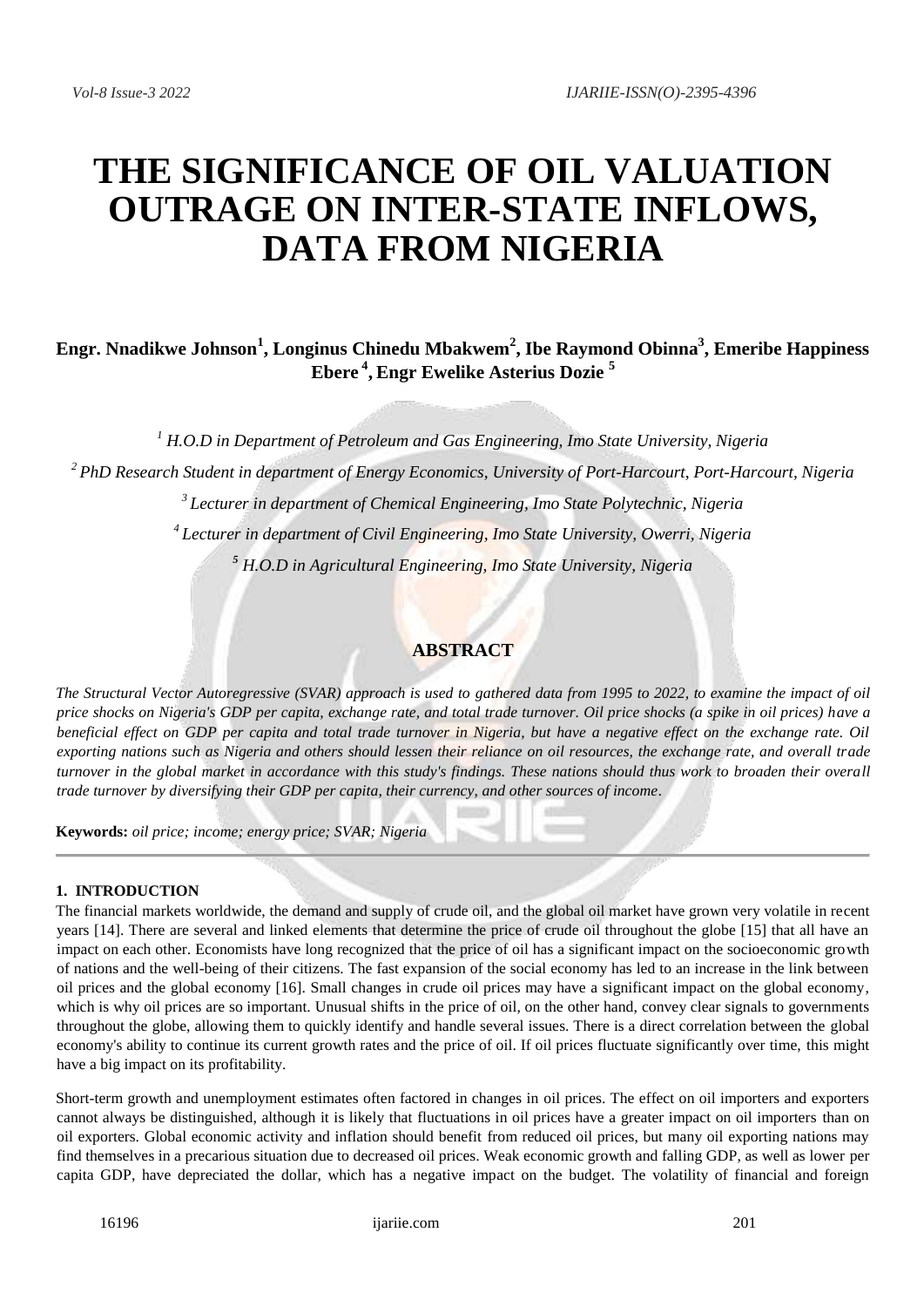currency markets may be exacerbated by changes in the price of oil. As a result, oil-exporting nations may see a significant drop in their investment in the business.

Higher oil prices have been shown to enhance government expenditure, which leads to a rise in GDP in oil exporting nations according to the literature. Oil prices, according to several academics, have an effect on both GDP growth and GDP per capita. Numerous investigations, including those by El Anshasy [19], Mendoza and Vera [20], and others, show. Nwani and Orie [21], Nusair [22], Sadeghi [23], Vohra [24], Alekhina and Yoshino [25], Taghizadeh-Hesary et al. [5], Sultan et al. [26], Balashova and Serletis [27] concluded that oil prices have a positive impact on economic growth, as measured by GDP or GDP per capita as an approximation of total output. Oil prices should have a beneficial impact on GDP per capita if these factors are taken into account.

The above-mentioned facts highlight the importance of determining how oil price fluctuations affect macroeconomic indices. This paper's primary goal is to assess the influence of oil prices on Nigeria's GDP per capita, exchange rate, and total trade turnover. Nigerian GDP per capita, the Nigerian exchange rate, and Nigerian total trade turnover are all examined in this article using timeseries data that includes both the greatest and lowest oil price eras. Furthermore, this is the first research to use the Structural Vector Autoregressive approach to examine the influence of oil prices on GDP per capita as a proxy for national income. For policymakers in Nigeria and other oil-exporting nations, the results of our study are significant because they help them create policies that reduce their countries' GDP per capita, exchange rate, and total trade turnover reliance on oil resources and oil prices on the global market.

#### **2. Literature Review**

Aside from being one of the most widely traded commodities in the world, oil is also the most essential source of energy for the global economy[3]. Changes in its pricing became a study issue because of this. Economic growth, inflation, and joblessness are all impacted by oil prices. This is a serious issue. Economic stability and industrial output are negatively impacted by oil price shocks [28]. Oil price volatility and shocks have long piqued the curiosity of researchers [29]. Here, we looked at recent research that examined the impact of oil prices on GDP and per capita income in oil exporting nations.

For 15 oil exporting nations, El Anshasy [19] used the GeneralizedMethod-of-Moment (GMM) model to examine the impact of oil prices on GDP. The results of the estimate showed that the GDP was positively affected by the price of oil. With the use of the Vector Autoregressive (VAR) approach, Farzanegan and Markwardt [30] found that the price of oil had a favorable influence on Iranian production growth. By applying the Generalized Autoregressive Conditional Heteroscedastic (GARCH) approach, Mendoza and Vera [20] found a positive and substantial influence on economic growth from oil price shocks. There are numerous studies that have examined the impact of oil exporters, including Nwani, Orie, Nusair, Sadeghi, and Vohra, as well as Alekhina and Yoshino [25] and Taghizadeh-Hesary et al. [5] in the case of non-OPEC oil exporting countries, Sultan et al. in the case of Indonesia, and Balas et al. [26] in the case of Saudi Arabia.

Fezzani and Nartova [32] also looked at the connection between oil prices and GDP in real dollars. They discovered a link between Iraq's GDP and oil prices. According to Moshiri and Banihashem [33], OPEC's six members, including Kuwait and Saudi Arabia, were studied for the influence of oil prices on economic development (GDP) from 1979 to 2009. The long-term impact of positive oil price shocks on GDP growth was shown to be insignificant. Oil prices in Russia were examined by Ito [34] using the Vector Autoregressive (VAR) approach. He concluded that the spike in oil prices had a short-term impact on GDP. In addition, Alkhathlan [35] found that positive oil prices raised real GDP and negative oil shocks decreased real GDP in Saudi Arabia using the Autoregressive Distributed Lag model. Benramdane [36] performed the Granger Causality test for the period 1970-2012 and discovered that variations in oil prices influenced GDP per capita in Algeria.

Moshiri [37] used data from 1970 to 2010 for nine oil exporting nations to examine the impact of oil prices on economic development. Using the VAR approach, he determined that the price of Brent crude oil had asymmetric impacts on economic growth. There is an uneven influence of oil prices on GDP in MENA nations as well, according to Charfeddine and Barkat [38] and Abdelsalam [39]. As a result, Benameur et al. [40] looked examined the impact of oil prices on Algeria's GDP growth. According to the SVAR research, the oil price has a significant impact on economic growth.

From January 2005 to January 2019, Mukhtarov et al. [41] investigated the effect of oil prices on macroeconomic indicators in Nigeria. Oil prices have a beneficial impact on economic growth, exports, and inflation, but have a negative impact on the exchange rate, according to researchers. Mukhtarov et al. (42), using the Vector Error Correction approach, found that oil prices had a long-term favorable influence on inflation.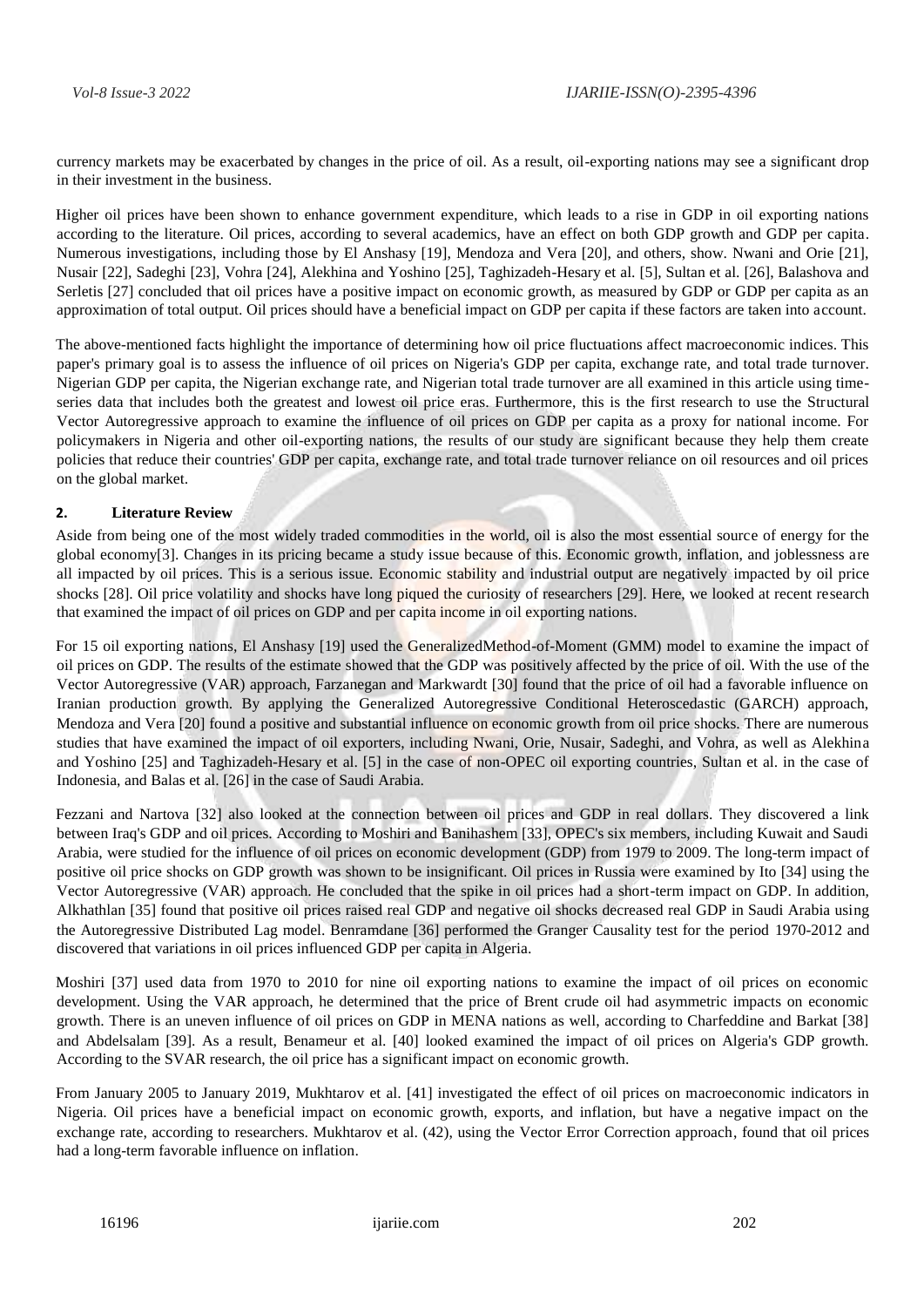## **3. Model and Data**

In this study, yearly GDP per capita, Brent crude oil price, exchange rate, and total trade turnover were analyzed using data from 1995 to 2022. According to World Bank national accounts statistics, all of the variables utilized in this study have been gathered. Economic output expressed as a share of the total population in 2010 dollars is known as GDP per capita. The OP is represented by the price per barrel in US dollars, while the exchange rate is represented by the price per US dollar in local currency. Imports and exports of goods and services make up total trade turnover (U.S. dollars). All variables are expressed as logarithms. Figure 1 shows the graphs of several variables.



Figure 1. These are the variables plotted: oil prices (in dollars per barrel), the exchange rate (in Nigerian naira per US dollars), total trade turnover (in dollars), and GDP (in dollars per person).

An analysis of oil price shocks on the exchange rate, total trade volume, and GDP per capita is presented in this paper. ADF unit root test [44], DF–GLS unit root test [45], and Phillips–Perron (PP) unit root test [46] were used to examine the non-stationarity qualities of the variables in question. After that, the impact of oil prices on GDP per capita, the exchange rate, and total trade turnover was examined using the impulse-response and variance decomposition methods in conjunction with the SVAR approach. As a result, the SVAR model is represented as follows:

$$
Ax_t = a_0 + \sum_{n=1}^{k} A_i x_{t-i} + \varepsilon_t \tag{1}
$$

where *A* indicates the  $4 \times 4$  contemporaneous matrix,  $x_t = (OP, EXC, TR, GDP per capital)$ ,  $a_0$  shows the vector of constant terms, *k* indicates the optimal lag,  $A_i$  shows the 4  $\times$  4 autoregressive coefficient matrices and  $\varepsilon_i$  is a vector of mutually and serially uncorrelated structural innovations.

When the elements of  $A^{-1}$  are evaluated, we can get the evaluated vector of structural shocks,  $\varepsilon_t$ , since  $e = A_i^{-1} \varepsilon_t$ . We can also get the responses of *xt* to each structural shock. Thus, *et* indicates the reduced form VAR innovations. Based on Kilian [47], Kilian and Hicks [48] and Kilian [49], the innovations here are a result of the reduced innovations by imposing recursive exclusion restrictions on  $A^{-1}$  as follows: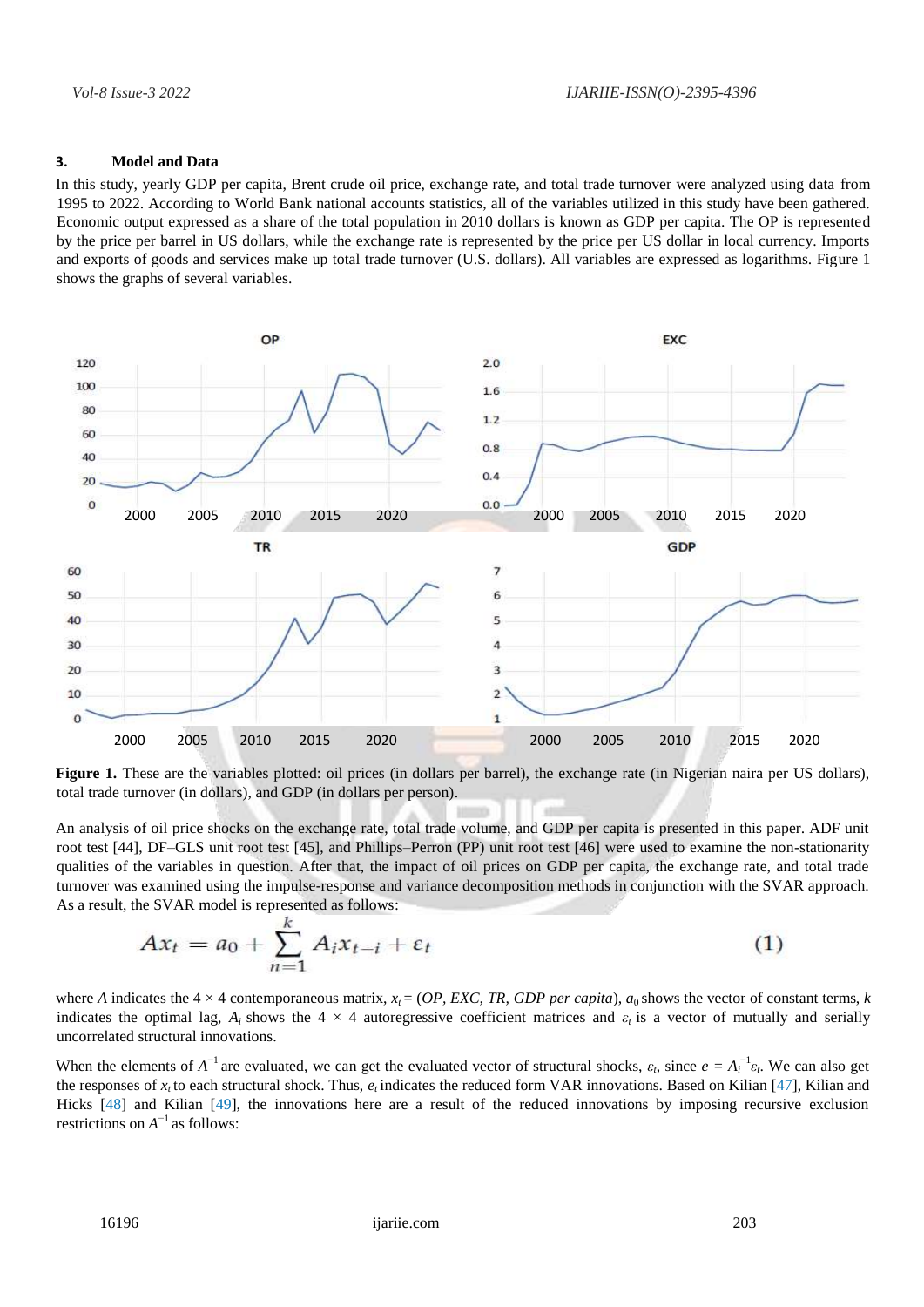$$
\mathbf{e}_{t} = \begin{Bmatrix} e_{t}^{OP} \\ e_{t}^{exc} \\ e_{t}^{TP} \\ e_{t}^{GDP} \end{Bmatrix} = \begin{bmatrix} a_{11} & 0 & 0 & 0 \\ a_{21} & a_{22} & 0 & 0 \\ a_{31} & a_{32} & a_{33} & 0 \\ a_{41} & a_{42} & a_{43} & a_{44} \end{bmatrix} \begin{Bmatrix} \varepsilon_{t}^{OP} \\ \varepsilon_{t}^{exc} \\ \varepsilon_{t}^{GDP} \\ \varepsilon_{t}^{GDP} \end{Bmatrix}
$$
 (2)

A value of 0 in the matrix indicates that no immediate reactions to specific shocks are predicted. The coefficients aij  $I = 1,2,3,4$ ; j  $= 1,2,3,4$ ) show how I responds to shocks in j [50,51]. They are non-zero.

According to their relative reactions to transient shocks, these variables follow a sequence that moves from exogenous to endogenous. The SVAR method's system limitations are derived from economic theory. Constraints based on four theories were used. Li et al. [52], Adedokun [53], and other academics believe that oil prices are driven by the global market and should be regarded an exogenous component in the economy. For a given time period t, the oil price influences all subsequent variables, but it is unaffected by any other factors. As a result, Nigeria does not have the potential to influence oil prices since it is just a minor share of the global oil market. The recognition matrix has the exchange rate in the second row. A change in the exchange rate has a direct impact on all subsequent variables, except for the first. Only the price of oil has an impact on this variable. It is assumed that the exchange rate does not react concurrently to changes in internal factors. In the hypothesis, lower oil prices led to a fall in oil revenues and foreign currency inflows. Finally, currency depreciation is caused by a shortage of foreign cash input. A similar scenario has occurred in Nigeria, which has had its share of problems. Due to the precipitous drop in oil prices that began in 2014, Nigeria has had two depreciations of its currency since then [41,54,55]. On the identification matrix, total trade turnover is shown in row three. The overall trade turnover is assumed to be affected by all variables except GDP per capita. There are no limitations on GDP per capita. Changing any of the variables will affect GDP per capita in some way. According to this article, the oil price is the most important variable, which is followed by the exchange rate and overall trade turnover.

#### **4. EMPIRICAL RESULTS AND DISCUSSION**

Table 1 shows the results of the ADF, DF–GLS, and PP unit root tests, which were performed to assess the stationarity of the variables employed in the study. Although all of the tested variables have a unit root level, they are integrated one at a time, thus all unit root tests show that they have a unit root in level.

| Variable   |              |                | The ADF Test                      |                | The PP Test  |                                   | The DF-GLS Test |                |                                   |          |  |
|------------|--------------|----------------|-----------------------------------|----------------|--------------|-----------------------------------|-----------------|----------------|-----------------------------------|----------|--|
|            | <b>Level</b> | k              | <b>First</b><br><b>Difference</b> | $\bf k$        | <b>Level</b> | <b>First</b><br><b>Difference</b> | <b>Level</b>    | k              | <b>First</b><br><b>Difference</b> | $\bf k$  |  |
| OP         | $-1.411$     | $\theta$       | $-4.563$ ***                      | $\Omega$       | $-1.468$     | $-4.532$ ***                      | $-1.260$        | $\Omega$       | $-4.600$ ***                      | $\Omega$ |  |
| <b>EXC</b> | $-2.467$     |                | $-3.307$ **                       | $\overline{0}$ | $-1.529$     | $-3.234$ **                       | $-1.562$        | $\theta$       | $-3.339$ ***                      | $\Omega$ |  |
| TR         | 0.131        | $\overline{0}$ | $-4.312$ ***                      | $\Omega$       | $-0.106$     | $-4.517$ ***                      | 0.050           | $\overline{0}$ | $-4.325$ ***                      | $\theta$ |  |
| <b>GDP</b> | $-1.676$     |                | $-2.982**$                        | $\mathbf{0}$   | $-0.414$     | $-2.905*$                         | $-1.589$        |                | $-1.721*$                         | $\theta$ |  |

Table 1. Outcomes of unit root tests.

**Notes:** ADF, DF–GLS, and PP refer to the Augmented Dickey–Fuller, Dickey–Fuller GLS and Phillips–Perron tests, respectively. \*\*\*, \*\*, and \* accordingly refer to null hypothesis rejection at 1%, 5%, and 10% significance levels; critical values are compiled from MacKinnon's table [56].

To use the SVAR technique, the appropriate lag number must be calculated. Initially, the VAR model was constructed for this purpose, with a randomly selected lag interval and lag interval determination test applied to the residuals, and it encompassed the variables of oil price, exchange rate, total trade turnover and GDP per capita. ( For more reliable findings, the Zivot–Andrew (ZA) unit-root test [57] with structural break was also applied. Except for the TR variable, the series do not demonstrate a statistically significant break in intercept and trend, as shown by the ZA test. Break in TR occurred in 2009, as determined by the test (See Table A1 in Appendix A). Pulse dummies were used to record this pause in the action. Also supporting the conclusion is Figure A1, which shows variables on a normalized scale.) Lag length selection criteria all show that two delays are the best possible length of lag. With two delays, we use the SVAR technique. Table 2 contains the findings.

We also look at the SVAR residuals with two delays to make sure that everything is in line with the model's expectations. Table 3 shows the results of the testing.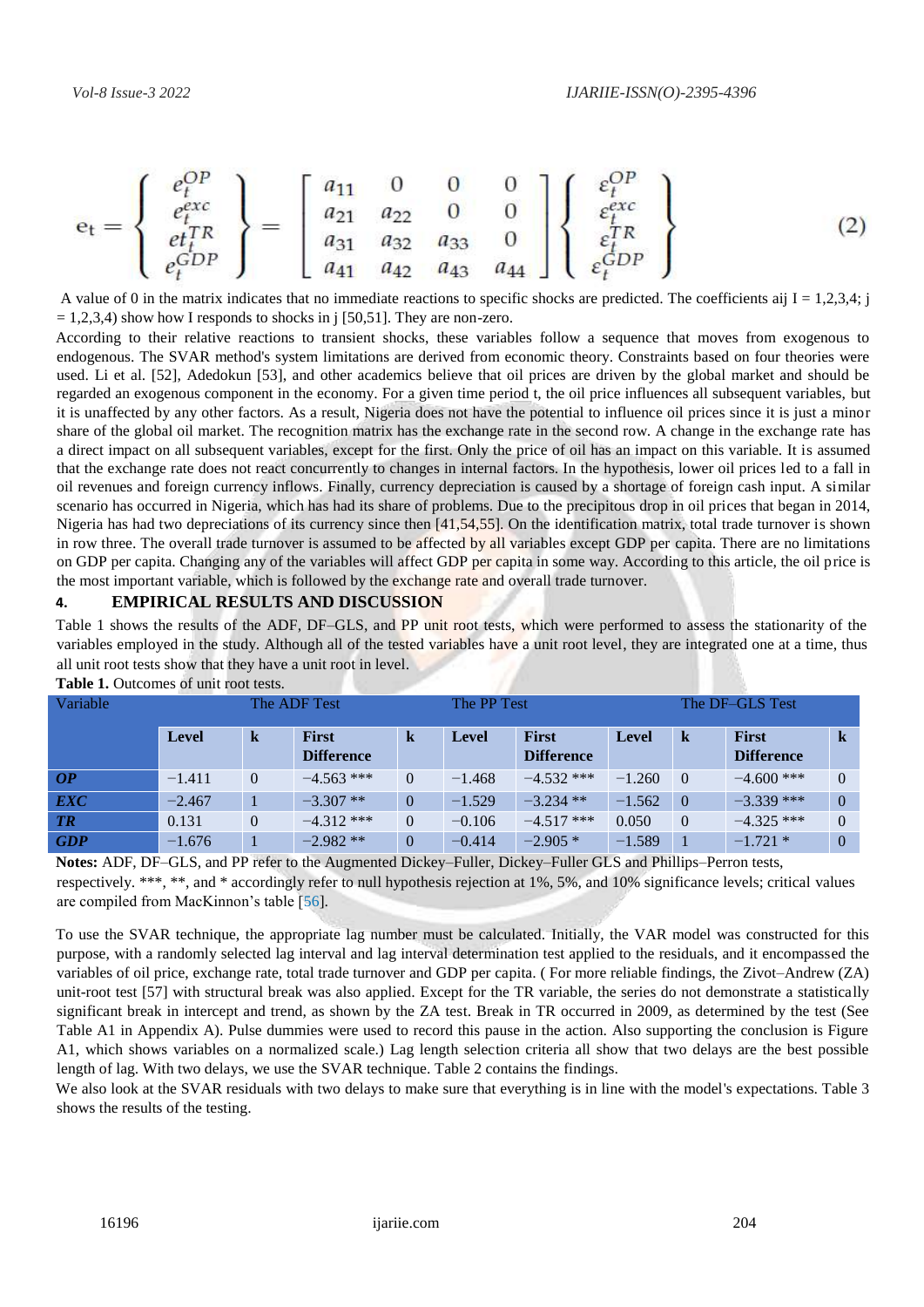| <b>Information Criteria</b> |             |            |                       |              |              |              |             |  |  |  |
|-----------------------------|-------------|------------|-----------------------|--------------|--------------|--------------|-------------|--|--|--|
| Lag                         | LogL        |            | LR                    | <b>FPE</b>   | AIC          | <b>SC</b>    | HQ          |  |  |  |
| $\bf{0}$                    | $-15.79266$ | NA         | $5.73 \times 10^{-5}$ | 1.583412     | 1.778433     | 1.637503     | $-15.79266$ |  |  |  |
|                             | 80.62890    | 154.2745   | $9.40 \times 10^{-8}$ | $-4.850312$  | $-3.875211$  | $-4.579861$  | 80.62890    |  |  |  |
| $\overline{2}$              | 121.4743    | 52.28206 * | $1.44 \times 10^{-8}$ | $-6.837941*$ | $-5.082759*$ | $-6.351128*$ | 121.4743    |  |  |  |
| 3                           | 134.8461    | 12.83701   | $2.44 \times 10^{-8}$ | $-6.627691$  | $-4.092430$  | $-5.924517$  | 134.8461    |  |  |  |

#### **Table 2.** Lag Interval Tests.

**Note:**  $*$  shows lag order chosen by the criterion; AIC = Akaike information criterion; FPE = Final prediction error; HQ = Hannan– Quinn information criterion; LR = serial revised LR test statistic (each test at 5% level);  $SC = Schwarz$  information criterion.

**Table 3.** The VAR residual diagnostics.

| Panel A: Serial Correlation<br>LM Test <sup>a</sup> |                                         |       | Panel B: Stability Test<br>b |                     | Panel C: Normality Test <sup>c</sup> | Panel D: Heteroscedasticity<br>Test <sup>d</sup> |            |                  |                  |     |                      |
|-----------------------------------------------------|-----------------------------------------|-------|------------------------------|---------------------|--------------------------------------|--------------------------------------------------|------------|------------------|------------------|-----|----------------------|
| Lags                                                | $LM-$<br>$p$ -Value<br><b>Statistic</b> |       | <b>Modulus</b>               | <b>Root</b>         | <b>Statistic</b>                     | d.f                                              | $p$ -Value | <b>White</b>     | $\frac{2}{\chi}$ |     | d.f. <i>p</i> -Value |
| $\mathbf{1}$                                        | 20.02867                                | 0.218 | 0.9122                       | $0.850 -$<br>0.328i | Jarque-Bera 4.073                    | 8                                                | 0.85       | <b>Statistic</b> | 170.5            | 160 | 0.268                |
| $\overline{2}$                                      | 14.19078                                | 0.584 | 0.9122                       | $0.850 +$<br>0.328i |                                      |                                                  |            |                  |                  |     |                      |
| $\overline{3}$                                      | 15.62237                                | 0.479 | 0.7696                       | $0.158 -$<br>0.753i |                                      |                                                  |            |                  |                  |     |                      |
| $\boldsymbol{4}$                                    | 8.849229                                | 0.919 | 0.7696                       | $0.158 +$<br>0.753i |                                      |                                                  |            |                  |                  |     |                      |

Note: <sup>a</sup>The null hypothesis of LM test refers to no serial correlation in the residuals; <sup>b</sup>The results of the VAR stability test indicate all characteristic polynomial roots are inside the unit circle; <sup>c</sup>Jarque-Bera refers to the residuals that are normally distributed.;  ${}^d\chi^2$  refers to Chi-squared results that show no heteroscedasticity issues in the residuals; d.f. denotes degree of freedom; Estimation period: 1992–2019.

This was followed by a series of SVAR assumptions-based impulse-response and variance decomposition experiments, which allowed us to assess how oil price fluctuations affected the underlying variables. It was used to examine how GDP per capita, the exchange rate, and total trade turnover reacted dynamically to oil price shocks in the SVAR system.

Economic output per capita, total trade turnover and foreign exchange rates all respond to a one standard deviation increase in oil prices across a 12-period projection horizon in Figure 2. Exchange rates respond as predicted to an increase in oil prices, but the data show that the pace of change is considerable and negatively skewed over four periods in a row. As a result, rising oil prices have been proven to have a four-period impact on the exchange rate (national currency appreciation). As a side note, one time following the shock, overall trade turnover is affected. Oil price shocks only have an impact on trade turnover for two periods of time. In the first five periods, GDP per capita rises as a result of an increase in oil prices. Over time, a rise in oil prices leads to an increase in GDP per capita. "

A variance decomposition test was also employed in the end to examine the impact of oil prices on the economic indicators that were being studied. Data on GDP per capita, the foreign exchange rate, and total trade turnover are shown in Table 4 during a 12 year time period. 57 percent of the fluctuation in the EXC may be attributed to changes in oil prices, according to a variance decomposition of that metric's data. TR's variance decomposition shows that the oil price shock is responsible for around 49% of TR's volatility. An oil price shock variance decomposition of GDP per capita accounts for roughly 51% of GDP per capita volatility. Analyses of impulse-response functions and decomposition tests show that these two methods produce similar results (IRFs).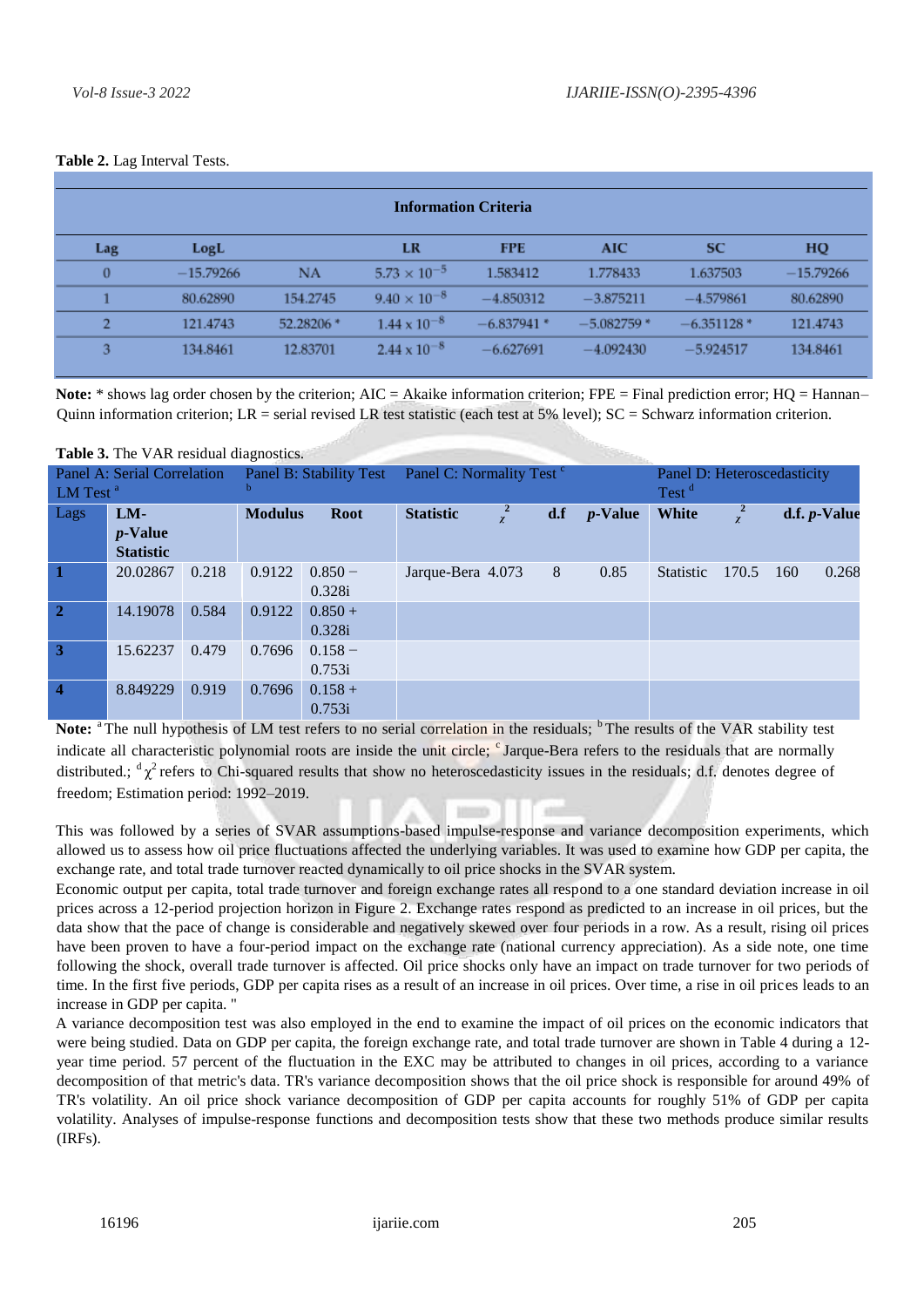

**Note:** Authors' calculation according to results of variance decomposition test.

The findings of the estimate showed that oil prices had a favorable impact on GDP per capita and total trade turnover, but a negative impact on the exchange rate. As a result, the GDP per capita and total trade turnover increase as a result of an increase in oil prices. This is because Nigeria is a major producer of crude oil (37.5 Mt in 2019) and natural gas (24.5 bcm in 2019) [58]. This country's economy is heavily reliant on the oil and gas sector [59,60], which generated 45% of GDP in 2019 [61]. Nigeria is also a major crude oil (30.8 Mt in 2019) and natural gas exporting economy (11 bcm in 2019) [58].] That's mostly due to the country's vast reserves of crude oil and gas exports, which account for more than 90 percent of its total exports. According to El Anshasy [19] in the case of 15 oil-exporting countries, Mendoza and Vera [20] in the case of Venezuela, Nwani and Orie [21] in Nigeria, Nusair [22] in the GCC countries, Sadeghi [23] in the case of 28 oil-exporting countries, Vohra [24] in the case of GCC countries, Alekhina and Yoshino [25] in the case of non-OPEC oil exporting countries, Taghizadeh-Hesary et al. [5] in the case of oil exporters, Sultan et al. [26] A downward pressure on exchange rates is found by Mukhtarov et al., however this is in line with economic theory and other studies that show oil prices have a similar impact. When comparing our findings to those of Mukhtarov et al. [41], there are two distinct differences. In both cases, oil prices had a negative impact on the exchange rate. Second, the estimate approach utilized by Mukhtarov et al. [41] was based on the vector error correction method, rather than theory. As a result, rising oil prices lead to an increase in oil income and foreign currency inflow. As a result of the massive influx of foreign cash, the exchange rate has fallen (a national currency appreciation). As a consequence, imports grow as a result of an increase in the national currency.

Also worth noting is that our results in this article, especially in regards to oil prices and currency exchange rates, reflect Dutch Disease-related repercussions and are in accordance with earlier studies [63–65] in addition to.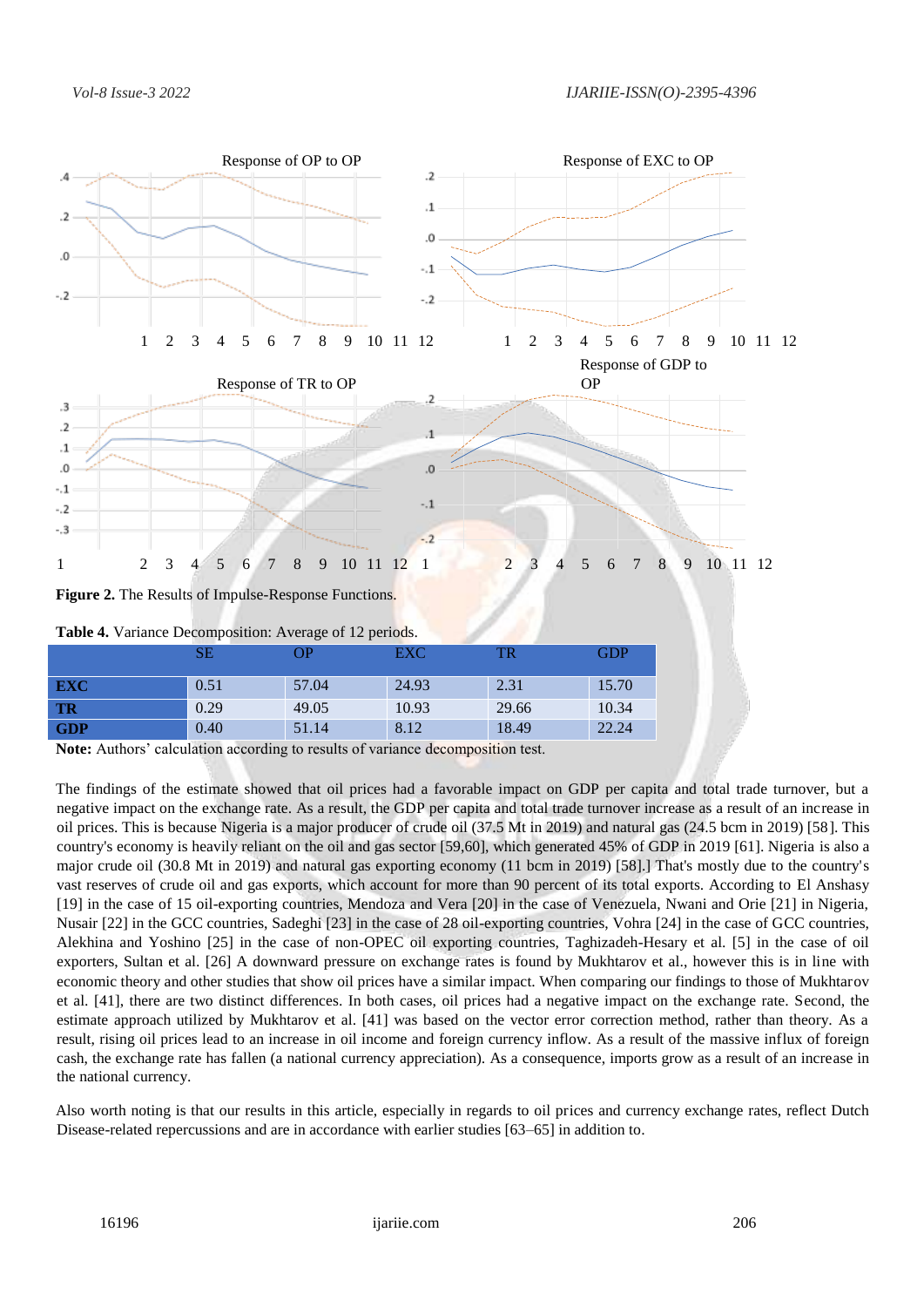## **5. CONCLUSIONS**

An analysis of Nigeria's GDP per capita, exchange rate, and trade turnover in light of oil price shocks is presented in this article. The SVAR technique was used from 1995 to 2022 for this purpose. Compared to other countries, Nigeria suffers from a negative effect on its currency because of rising oil prices on GDP and overall trade. As a result, the value of the dollar and GDP per person are more strongly influenced by changes in oil prices. It differs from the others, however, in that it has only a little impact on global commerce. As a result of these considerations, the following items are highly recommended:

- As oil prices continue to rise, it is imperative that foreign exchange reserves be used more effectively in the future. To avoid depleting the country's foreign exchange reserves, it is preferable to devise a strategy of alternative measures to foreign exchange interventions when controlling the exchange rate of the national currency (securities and discount rate policy).
- Trade turnover may be further reduced by increasing exports of non-oil items and accelerating the replacement of oil products with non-oil exports (increase in import through appreciation of national currency).
- Economic sectors that are more stable and sustainable to the influence of oil price variations should be prioritized in light of the considerable and beneficial impact of oil prices on GDP per capita.

Nigeria is a nation that exports oil, hence it is very vulnerable to changes in the price of oil, according to this study's findings. That's why implementing economic policies that minimize the country's dependency on oil production and redirect development to a more sustainable path is so important and valuable. For example, Nigeria and other oil exporters need to analyze how external oil price shocks affect their economies and the policy instruments they might use to establish a private sector-oriented, less oildependent economy in this context.

#### **ACKNOWLEDGEMENT**

This work is financially supported by Engr. Nnadikwe Johnson, trust under Longinus Chinedu Mbakwem. We are grateful for this assistance. The technical and administrative backup given by the Society of Petroleum Engineers (SPE), Nigeria Gas Association (NGA), and Department of Petroleum and Gas Engineering, Imo State University, Owerri, is highly valuable and appreciated

## **REFERENCES**

1. Guo, J.-F.; Ji, Q. How does market concern derived from the Internet affect oil prices? *Appl. Energy* **2013**, *112*, 1536–1543. [\[CrossRef\] 2](http://doi.org/10.1016/j.apenergy.2013.03.027). Ji, Q.; Fan, Y. How does oil price volatility affect non-energy commodity markets? *Appl. Energy* **2012**, *89*, 273– 280. [\[CrossRef\]](http://doi.org/10.1016/j.apenergy.2011.07.038)

3. Peng, J.; Li, Z.; Drakeford, B.M. Dynamic Characteristics of Crude Oil Price Fluctuation—From the Perspec-tive of Crude Oil Price Influence Mechanism. *Energies* **2020**, *13*, 4465. [\[CrossRef\]](http://doi.org/10.3390/en13174465)

4. Le, T.-H.; Chang, Y. Effects of oil price shocks on the stock market performance: Do nature of shocks and economies matter? *Energy Econ.* **2015**, *51*, 261–274. [\[CrossRef\]](http://doi.org/10.1016/j.eneco.2015.06.019) m

5. Taghizadeh-Hesary, F.; Yoshino, N.; Rasoulinezhad, E.; Chang, Y. Trade linkages and transmission of oil price fluctuations. *Energy Policy* **2019**, *133*, 110872. [\[CrossRef\]](http://doi.org/10.1016/j.enpol.2019.07.008)

6. Le, H. Dynamics between energy, output, openness and financial development in sub-Saharan African countries. *Appl. Econ.* **2016**, *48*, 914–933. [\[CrossRef\]](http://doi.org/10.1080/00036846.2015.1090550)

7. Roman, M.; Górecka, A.; Domagała, J. The Linkages between Crude Oil and Food Prices. *Energies* **2020**, *13*, 6545. [\[CrossRef\]](http://doi.org/10.3390/en13246545)

8. Ghalayini, L. The Interaction between Oil Price and Economic Growth. *Middle Eastern Financ. Econ.* **2011**, *13*, 127– 140.

9. Nazir, S.; Hameed, T. Impact of Oil Price and Shocks on Economic Growth of Pakistan: Multivariate Analy-sis (Sectoral Oil Consumption). *Bus. Econ. J.* **2015**, *6*, 1–11.

10. Zhu, H.; Su, X.; Guo, Y.; Ren, Y. The Asymmetric Effects of Oil Price Shocks on the Chinese Stock Market: Ev-idence from a Quantile Impulse Response Perspective. *Sustainability* **2016**, *8*, 7. [\[CrossRef\]](http://doi.org/10.3390/su8080766)

11. Li, T.; Hu, Z.; Jia, Y.; Wu, J.; Zhou, Y. Forecasting Crude Oil Prices Using Ensemble Empirical Mode Decom-position and Sparse Bayesian Learning. *Energies* **2018**, *11*, 1882. [\[CrossRef\]](http://doi.org/10.3390/en11071882)

12. Lee, C.-Y.; Huh, S.-Y. Forecasting Long-Term Crude Oil Prices Using a Bayesian Model with Informative Priors. *Sustain. J. Rec.* **2017**, *9*, 190. [\[CrossRef\]](http://doi.org/10.3390/su9020190)

13. Chai, J.; Cao, P.; Zhou, X.; Lai, K.K.; Chen, X.; Su, S. The Conductive and Predictive Effect of Oil Price Fluctu-ations on China's Industry Development Based on Mixed-Frequency Data. *Energies* **2018**, *11*, 1372. [\[CrossRef\]](http://doi.org/10.3390/en11061372)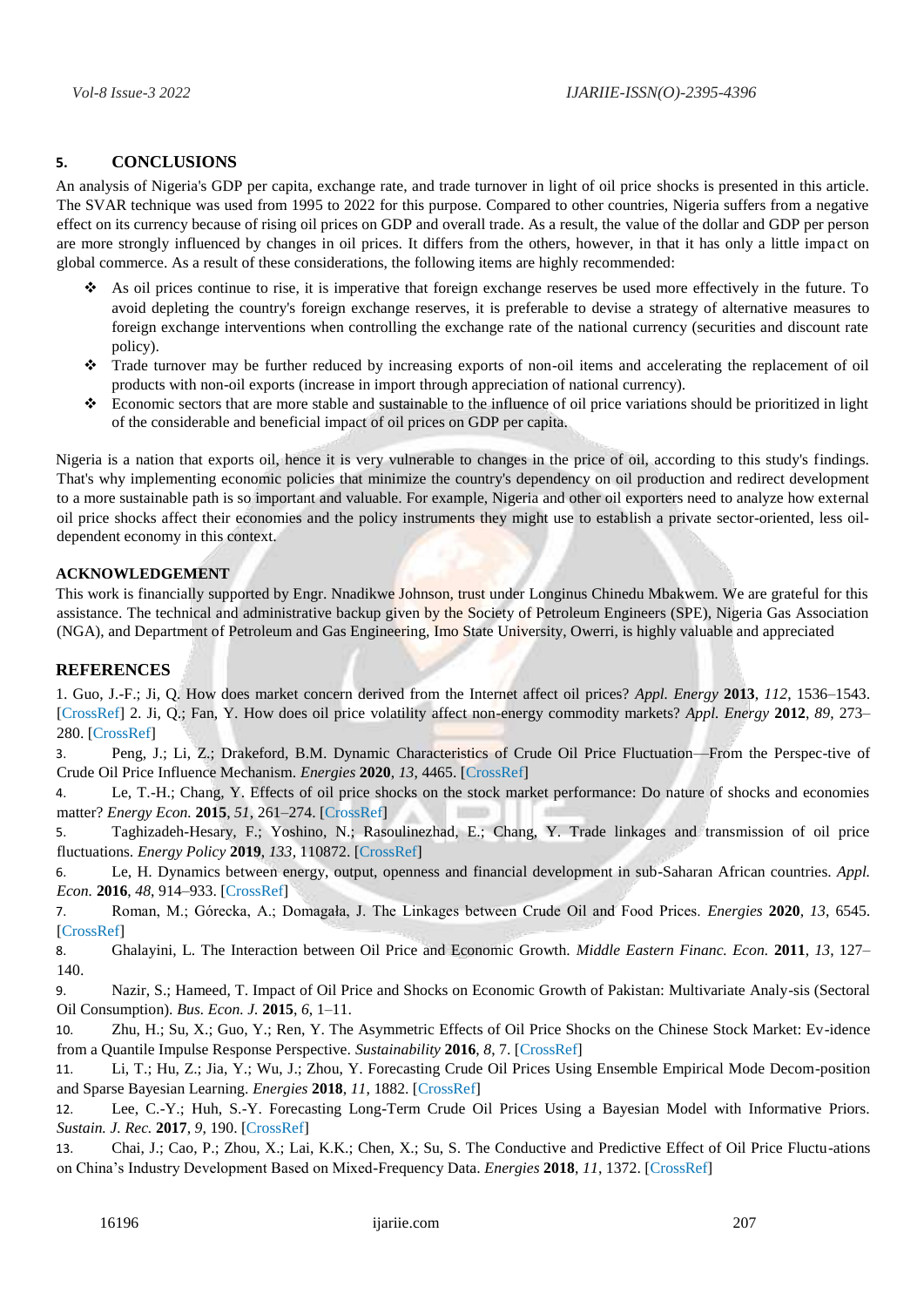14. Hsiao, C.Y.-L.; Lin, W.; Wei, X.; Yan, G.; Li, S.; Sheng, N. The Impact of International Oil Prices on the Stock Price Fluctuations of China's Renewable Energy Enterprises. *Energies* **2019**, *12*, 4630. [\[CrossRef\]](http://doi.org/10.3390/en12244630)

15. Feng, Y.; Xu, D.; Failler, P.; Li, T. Research on the Time-Varying Impact of Economic Policy Uncertainty on Crude Oil Price Fluctuation. *Sustain. J. Rec.* **2020**, *12*, 6523. [\[CrossRef\]](http://doi.org/10.3390/su12166523)

16. Mou, N.; Xie, Y.; Yang, T.; Zhang, H.; Kim, Y.R. The Impact of Slumping Oil Price on the Situation of Tanker Shipping along the Maritime Silk Road. *Sustain. J. Rec.* **2019**, *11*, 4796. [\[CrossRef\]](http://doi.org/10.3390/su11174796)

17. Zhao, L.-T.; Liu, L.-N.; Wang, Z.-J.; He, L.-Y. Forecasting Oil Price Volatility in the Era of Big Data: A Text Mining for VaR Approach. *Sustain. J. Rec.* **2019**, *11*, 3892. [\[CrossRef\]](http://doi.org/10.3390/su11143892)

18. Jiang, Y.; Ma, C.-Q.; Yang, X.-G.; Ren, Y.-S. Time-Varying Volatility Feedback of Energy Prices: Evidence from Crude Oil, Petroleum Products, and Natural Gas Using a TVP-SVM Model. *Sustain. J. Rec.* **2018**, *10*, 4705. [\[CrossRef\]](http://doi.org/10.3390/su10124705)

19. El Anshasy, A. Oil prices and economic growth in oil-exporting countries. In Proceedings of the 32nd international IAEE Conference, San Francisco, CA, USA, 21–24 June 2009.

20. Mendoza, O.; Vera, D. The Asymmetric Effects of Oil Shocks on an Oil-exporting Economy. *Cuad. Econ.* **2010**, *47*, 3– 13. [\[CrossRef\] 2](http://doi.org/10.4067/S0717-68212010000100001)1. Nwani, C.; Orie, J.B. Economic growth in oil-exporting countries: Do stock market and banking sector development matter? Evidence from Nigeria. *Cogent Econ. Financ.* **2016**, *4*, 1153872. [\[CrossRef\]](http://doi.org/10.1080/23322039.2016.1153872)

22. Nusair, S.A. The effects of oil price shocks on the economies of the Gulf Co-operation Council countries: Nonlinear analysis. *Energy Policy* **2016**, *91*, 256–267. [\[CrossRef\]](http://doi.org/10.1016/j.enpol.2016.01.013)

23. Sadeghi, A. Oil Price Shocks and Economic Growth in Oil-Exporting Countries: Does the Size of Government Matter? *IMF Work. Pap.* **2017**, *17*, 1. [\[CrossRef\]](http://doi.org/10.5089/9781484335390.001)

24. Vohra, R. The Impact of Oil Prices on GCC Economies. *Int. J. Bus. Soc. Sci.* **2017**, *8*, 2.

25. Alekhina, V.; Yoshino, N. *Impact of World Oil Prices on an Energy Exporting Economy Including Monetary Policy*; ADBI Working Paper 828; Asian Development Bank Institute: Tokyo, Japan, 2018.

26. Sultan, J.J.S.; Albertus, M.S.; Siti, A.; Tri, R. Oil price and Indonesian economic growth. *Probl. Perspect. Manag.* **2019**, *17*, 1[. \[CrossRef\]](http://doi.org/10.21511/ppm.17(1).2019.14)

27. Balashova, S.; Serletis, A. Oil prices shocks and the Russian economy. *J. Econ. Asymmetries* **2020**, *21*, e00148. [\[CrossRef\] 2](http://doi.org/10.1016/j.jeca.2019.e00148)8. Dudian, M.; Mosora, M.; Mosora, C.; Birova, S. Oil Price and Economic Resilience. Romania's Case. *Sustain. J. Rec.* **2017**, *9*, 273[. \[CrossRef\]](http://doi.org/10.3390/su9020273)

29. Deng, C.; Jiang, Z.; Sun, C. Estimating the Efficiency and Impacts of Petroleum Product Pricing Reforms in China. *Sustain. J. Rec.* **2018**, *10*, 1080. [\[CrossRef\]](http://doi.org/10.3390/su10041080)

30. Farzanegan, M.R.; Markwardt, G. The effects of oil price shocks on the Iranian economy. *Energy Econ.* **2009**, *31*, 134– 151. [\[CrossRef\] 3](http://doi.org/10.1016/j.eneco.2008.09.003)1. Foudeh, M. The Long Run Effects of Oil Prices on Economic Growth: The case of Saudi Arabia. *Int. J. Energy Econ. Policy* **2017**, *7*, 171–192.

32. Fezzani, B.; Nartova, D. Oil Prices Fluctuation Impact on Iraq's Economy. *Eur. J. Soc. Sci.* **2011**, *26*, 626–633.

33. Moshiri, S.; Banihashem, A. Asymmetric Effects of Oil Prices hocks on Economic Growth of Oil-Exporting Countries. 2012. Available online: [https://papers.ssrn.com/sol3/papers.cfm?abstract\\_id=2163306](https://papers.ssrn.com/sol3/papers.cfm?abstract_id=2163306) (accessed on 4 December 2020).

34. Ito, K. *The Impact of Oil Price Volatility on Macroeconomic Activityin Russia*; Economic Analysis Working Papers; ZBW: Kiel, Germany, 2012; Volume 9.

35. Alkhathlan, K.A. Contribution of oil in economic growth of Saudi Arabia. *Appl. Econ. Lett.* **2013**, *20*, 343–348. [\[CrossRef\] 3](http://doi.org/10.1080/13504851.2012.703310)6. Benramdane, A. Oil price volatility and economic growth in Algeria. *Energy Sources Part. B Econ. Plan. Policy*  **2017**, *12*, 338–343[. \[CrossRef\]](http://doi.org/10.1080/15567249.2015.1128015)

37. Moshiri, S. Asymmetric effects of oil price shocks in oil-exporting countries: The role of institutions. *OPEC Energy Rev.*  **2015**, *39*, 222–246. [\[CrossRef\]](http://doi.org/10.1111/opec.12050)

38. Charfeddine, L.; Barkat, K. Short- And Long-Run Asymmetric Effect of Oil Prices and Oil and Gas Revenues On The Real GDP And Economic Diversification in Oil-dependent Economy. *Energy Econ.* **2020**, *86*, 104680. [\[CrossRef\]](http://doi.org/10.1016/j.eneco.2020.104680)

39. Abdelsalam, M.A.M. Oil price fluctuations and economic growth: The case of MENA countries. *Rev. Econ. Political Sci.*  **2020**[. \[CrossRef\]](http://doi.org/10.1108/REPS-12-2019-0162)

40. Benameur, A.G.; Belarbi, Y.; Toumache, R. The Macroeconomic Effects of Oil Prices Fluctuations in Algeria: A SVAR Approach. *Les Cah. Cread* **2020**, *36*, 3.

41. Mukhtarov, S.; Aliyev, S.; Zeynalov, J. The Effect of Oil Prices on Macroeconomic Variables: Evidence from Nigeria. *Int. J. Energy Econ. Policy* **2020**, *10*, 72–80. [\[CrossRef\]](http://doi.org/10.32479/ijeep.8446)

42. Mukhtarov, S.; Mammadov, J.; Ahmadov, F. The Impact of Oil Prices on Inflation: The Case of Nigeria. *Int. J. Energy Econ. Policy* **2019**, *9*, 97–102. [\[CrossRef\]](http://doi.org/10.32479/ijeep.7712)